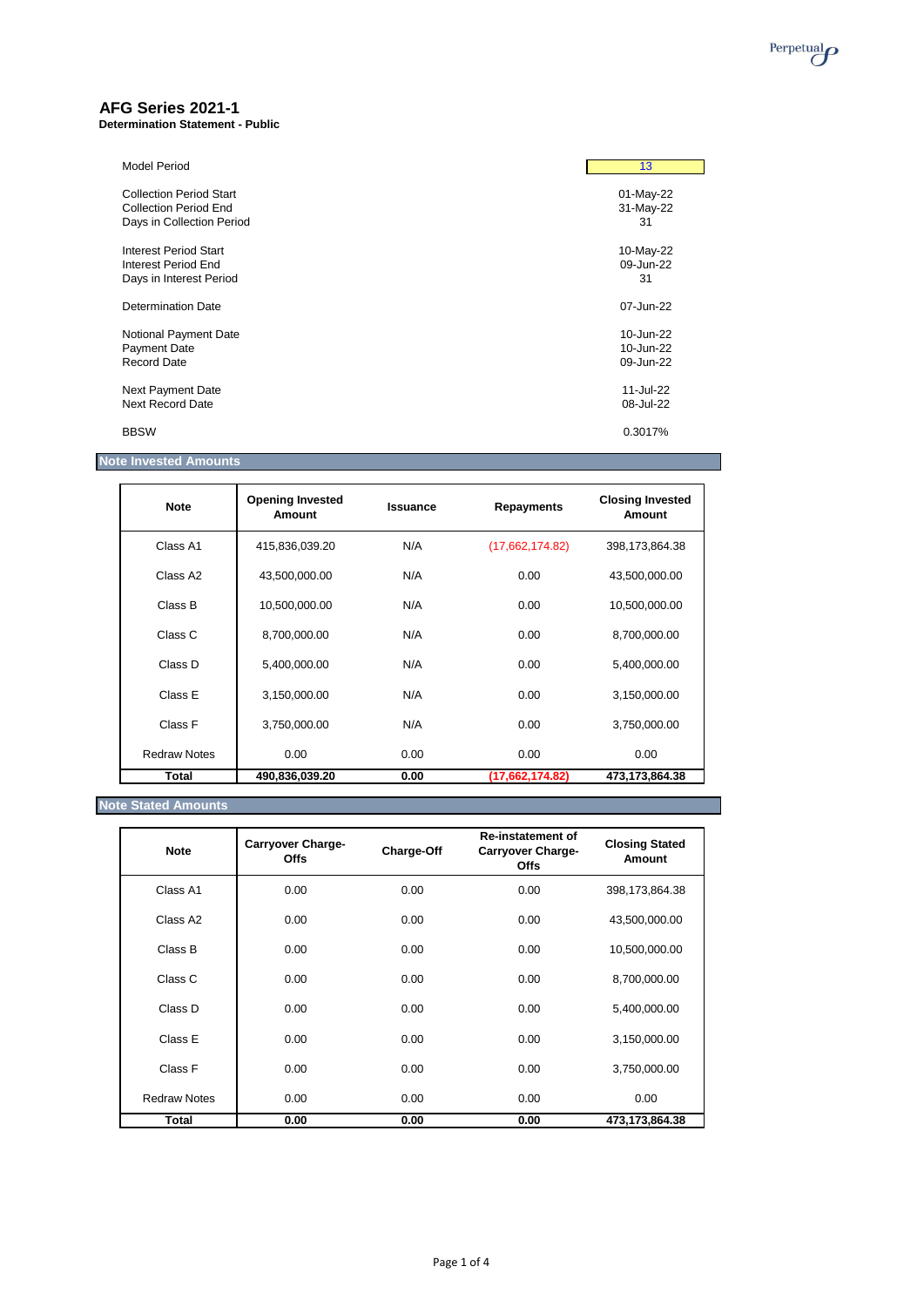| <b>Interest Payments</b> |                    |                                          |                      |                        |
|--------------------------|--------------------|------------------------------------------|----------------------|------------------------|
| <b>Note</b>              | <b>Coupon Rate</b> | <b>Current Period</b><br><b>Interest</b> | <b>Interest Paid</b> | <b>Unpaid Interest</b> |
| Class A1                 | 1.0517%            | 371,435.00                               | 371,435.00           | 0.00                   |
| Class A2                 | 1.3517%            | 49,938.83                                | 49,938.83            | 0.00                   |
| Class B                  | 1.6517%            | 14,729.54                                | 14,729.54            | 0.00                   |
| Class C                  | 2.0017%            | 14,790.64                                | 14,790.64            | 0.00                   |
| Class D                  | 3.0017%            | 13,766.70                                | 13,766.70            | 0.00                   |
| Class E                  | 5.3017%            | 14,183.86                                | 14,183.86            | 0.00                   |
| Class F                  | <b>NR</b>          | <b>NR</b>                                | <b>NR</b>            | <b>NR</b>              |
| <b>Redraw Notes</b>      | 0.3017%            | 0.0000%                                  | 0.0000%              | 0.0000%                |

#### **Subordination / Factors**

| <b>Note</b>          | Original<br><b>Subordination</b> | <b>Current</b><br><b>Subordination</b> | <b>Bond Factor</b> | <b>Opening Pool</b><br><b>Factor</b> |
|----------------------|----------------------------------|----------------------------------------|--------------------|--------------------------------------|
| Class A1             | 10.0000%                         | 15.8504%                               | 58.9887%           | 65.4448%                             |
| Class A <sub>2</sub> | 4.2000%                          | 6.6572%                                | 100.0000%          | 65.4448%                             |
| Class B              | 2.8000%                          | 4.4381%                                | 100.0000%          | 65.4448%                             |
| Class C              | 1.6400%                          | 2.5995%                                | 100.0000%          | 65.4448%                             |
| Class D              | 0.9200%                          | 1.4582%                                | 100.0000%          | 65.4448%                             |
| Class E              | 0.5000%                          | 0.7925%                                | 100.0000%          | 65.4448%                             |
| Class F              | N/A                              | N/A                                    | N/A                | N/A                                  |
| <b>Redraw Notes</b>  | N/A                              | N/A                                    | N/A                | N/A                                  |

#### **Risk Retention Undertaking**

**AFGS confirms that it continues to retain a material net economic interest of not less than 5% in the AFG2021-1 Trust – Series 2021-1 securitisation transaction in accordance with the EU Securitisation Regulation. These notes are either held directly by AFGS or in the Retention Vehicles (the shares of which are 100% held by AFGS).**

**For access to EU Regulatory Reporting, please see the below webpage** <https://www.afgonline.com.au/corporate/investors/investor-reports/>

| <b>Prepayment Summary</b>                   |                |
|---------------------------------------------|----------------|
| <b>Repayments</b>                           | 22,207,671.90  |
| <b>Partial Prepayments</b>                  | 5,249,090.58   |
| <b>Full Prepayments</b>                     | 15,934,892.74  |
| <b>Scheduled Principal Repayments</b>       | 1,023,688.58   |
| <b>Total Principal Repaid</b>               | 22,207,671.90  |
| Less Redraws                                | (4,545,497.08) |
| <b>Principal Available For Distribution</b> | 17,662,174.82  |

Single Monthly Mortality Rate (SMM) 3.3969% Constant Prepayment Rate (CPR) 33.9471% Perpetual<sub>*O*</sub>

Page 2 of 4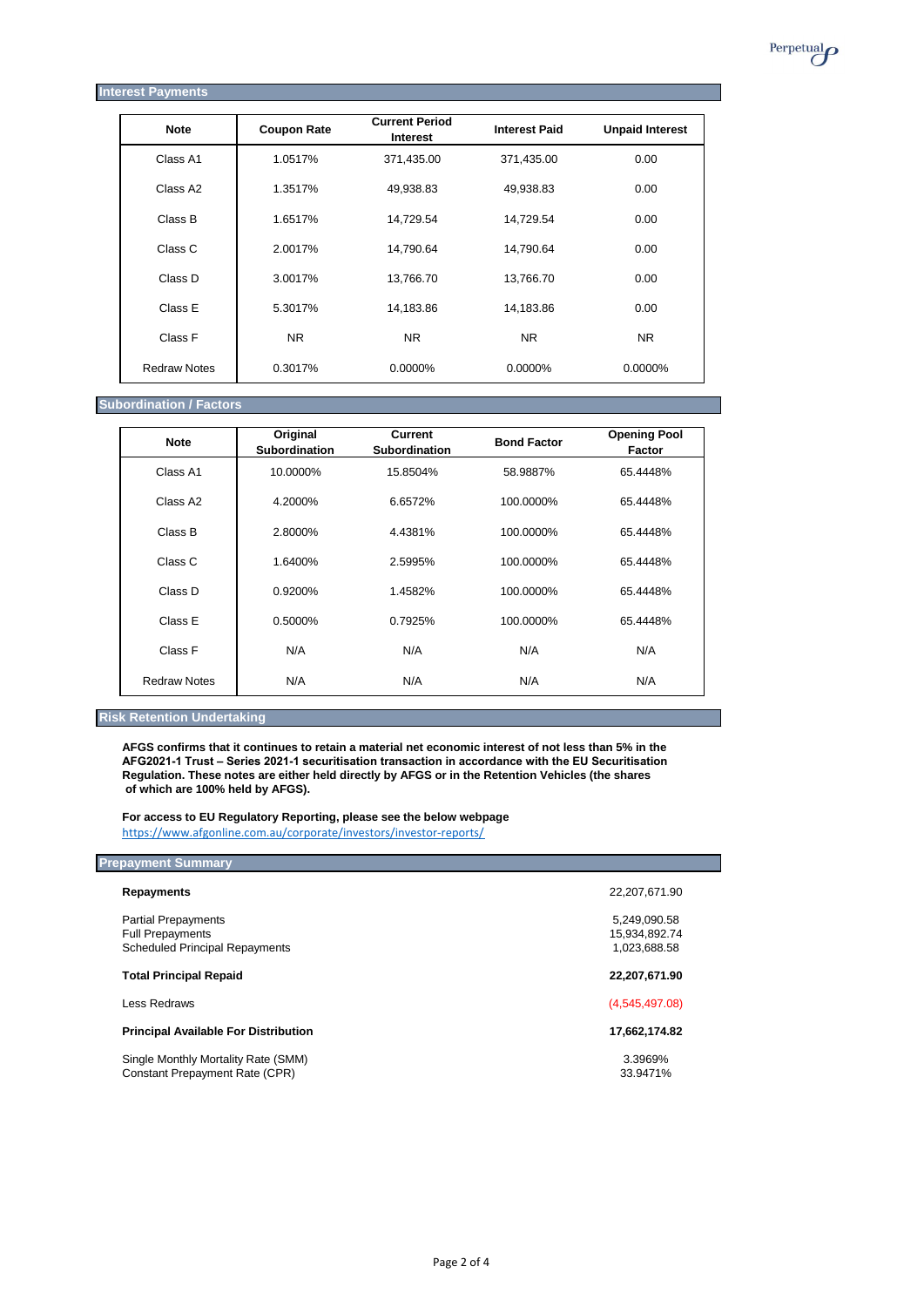

**Credit Enhancement** 

#### **Threshold Rate**

| <b>Threshold Rate</b>                                | 1.9917%        |
|------------------------------------------------------|----------------|
| Weighted Average Borrower Rate                       | 3.0790%        |
| <b>Threshold Rate Review Trigger</b>                 | <b>FALSE</b>   |
| <b>Threshold Rate Subsidy</b>                        | 0.00           |
| Threshold Rate Subsidy Deposit by Trust Manager      | 0.00           |
| <b>Redraw Notes</b>                                  |                |
| <b>Redraw Limit Parameter</b>                        | 1.0000%        |
| Aggregate Invested Amount of Notes                   | 490,836,039.20 |
| <b>Redraw Limit</b>                                  | 4,908,360.39   |
| <b>Principal Draw</b>                                |                |
| Opening Balance of the Principal Draw                | 0.00           |
| <b>Principal Draw</b>                                | 0.00           |
| Repayment of Principal Draw                          | 0.00           |
| Closing Balance of the Principal Draw                | 0.00           |
| <b>Liquidity Facility</b>                            |                |
| <b>Liquidity Limit</b>                               | 4,908,360.39   |
| Un-utilised portion of Liquidity Facility            | 4,908,360.39   |
| Carryover balance of Liquidity Advances              | 0.00           |
| <b>Liquidity Draw</b>                                | 0.00           |
| <b>Repayment of Liquidity Draws</b>                  | 0.00           |
| Closing balance of Liquidity Advances                | 0.00           |
| <b>Extraordinary Expense Reserve</b>                 |                |
| Opening Balance of the Extraordinary Expense Reserve | 150,000.00     |
| Extraordinary Expense Reserve Draw                   | 0.00           |
| Deposit to the Extraordinary Expense Reserve         | 0.00           |
| Closing Balance of the Extraordinary Expense Reserve | 150,000.00     |
| <b>Amortisation Ledger</b>                           |                |
| Opening Balance of the Amortisation Ledger           | 0.00           |
| Deposit to Amortisation Ledger                       | 0.00           |
| <b>Amortisation Ledger Draw</b>                      | 0.00           |
| Closing Balance of the Amortisation Ledger           | 0.00           |

Page 3 of 4